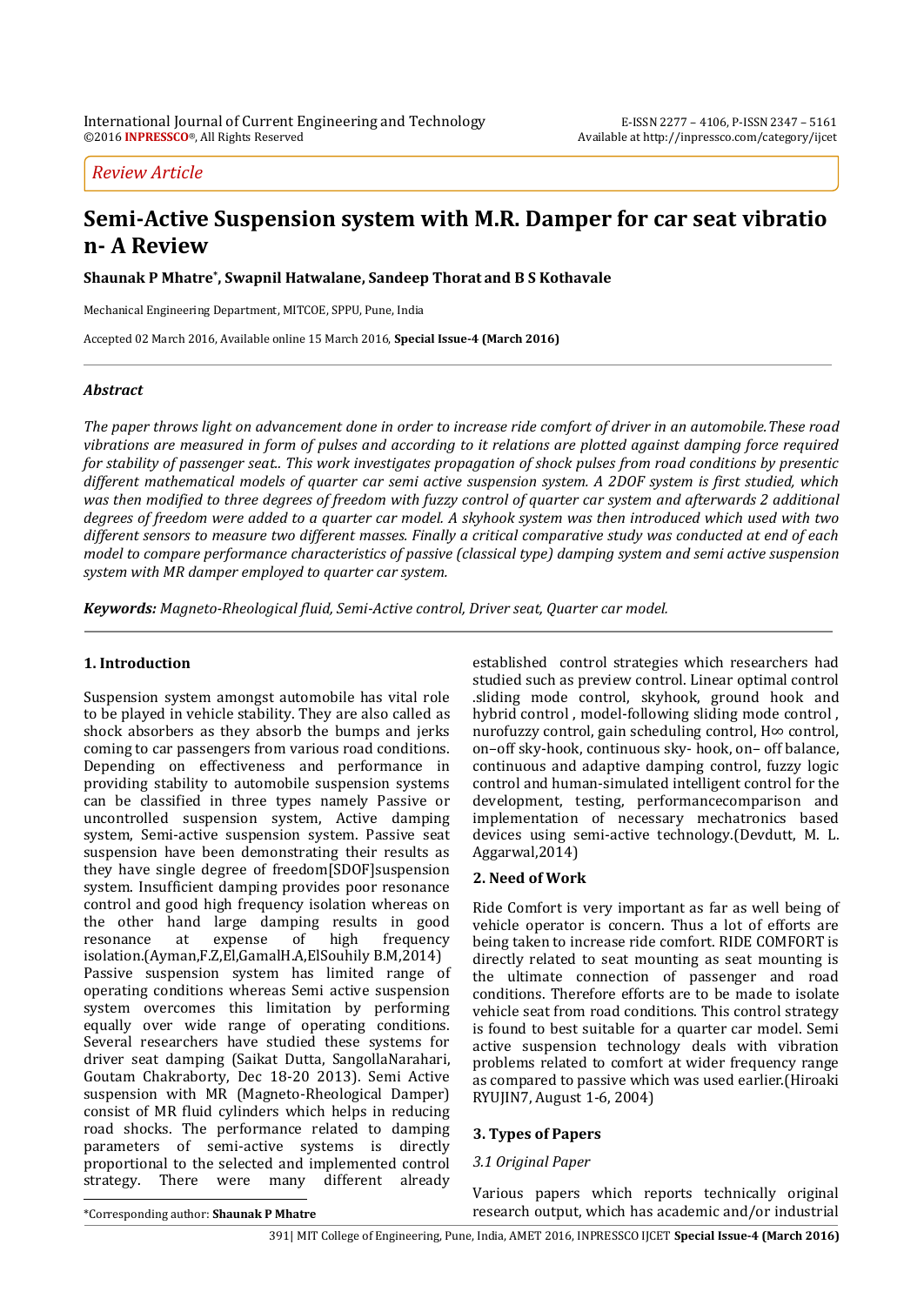contributions. Original papers conducts full peer review. These papers mainly have their focus on experimentation and research of the topic on which they are being published.

## *3.2 Review Paper*

A brief evaluation of a current technology in driver seat isolation system and application of product in quarter car system. It also throws light on potential area of developments and various conclusions and variable factors related to it.

# **4. Mathematical Modeling**

## *4.1 Quarter car Model (Bouc-Wen equation)*

The equation of motion of quarter car model with MR Damper is modeled mathematically as Modified Bouc-Wen model can be expressed as:

The schematic diagram for quarter car model is given in given fig.1: (Saikat Dutta, SangollaNarahari, GoutamChakraborty, Dec 18-20 2013)

 $m_1\ddot{x}_1+k_{11}(x_1-x_2)+f_{MR}=0$ 



**Fig.1**Schematic diagram quarter car model.(Saikat Dutta, SangollaNarahari, GoutamChakraborty, Dec 18- 20 2013)

# *4.2 Quarter car Model (Spancer Model)*

This mathematical model of Semi-active suspension for quarter car system considers driver seat has two degree of freedom i.e. rotary motion as well as vertical motion. The Two masses of wheel and unsprung mass are having vertical displacement. (Mahmoud El-Kafafy, Samir M.El-Demerdash,2012). By application of Newton's second law of motion to the quarter car model, the equations of both the masses can be obtained. The damping force in MR damper is derived as:

Fd=C1(ẏ-x'w)+k1{(xB-xW)-x0}……………….. (Mahmoud El-Kafafy, Samir M.El-Demerdash,2012)

## *4.3 Bingham Model for quarter car system*

Controller generates the voltage 'v' in the MagnetoRheological damper which modifies the force *for* semi active suspension. By Referring to fig.2 we could see Bingham model for quarter car system. The motion equations of the car body and wheel of this model are as follows

## $f_a = f_c \cdot \text{sgn}_x' + c_0 x' + f_0 \text{ (Amit et al)}$



**Fig.**2 Schematic Diagram for bingham model Amit et al

## *4.4 Fuzzy logic Control for quarter car*

This method was first proposed by LotfiZadeh (Zadeh L.A.,1965). This method uses the algorithmic fuzzy logic control fordamping of road shock Pulses. This method has been proved of great Significance in control of mechatronics application. Two inputs which are provided to this algorithm are driver seat velocity  $(V_p)$  and secondary suspension system velocity  $(V_{rel})$  to get desired output damping force. These variables are designated as PL (Positive Large), PM (Positive Medium), S (Small), NM (Negative Medium) and NL (Negative Large) respectively. And these relationship of input and output variables are plotted against each other. As shown in fig.3 (Devdutt, M. L. Aggarwal,2014)



**Fig.3**Membership function curves for FLC (Devdutt, M. L. Aggarwal,2014)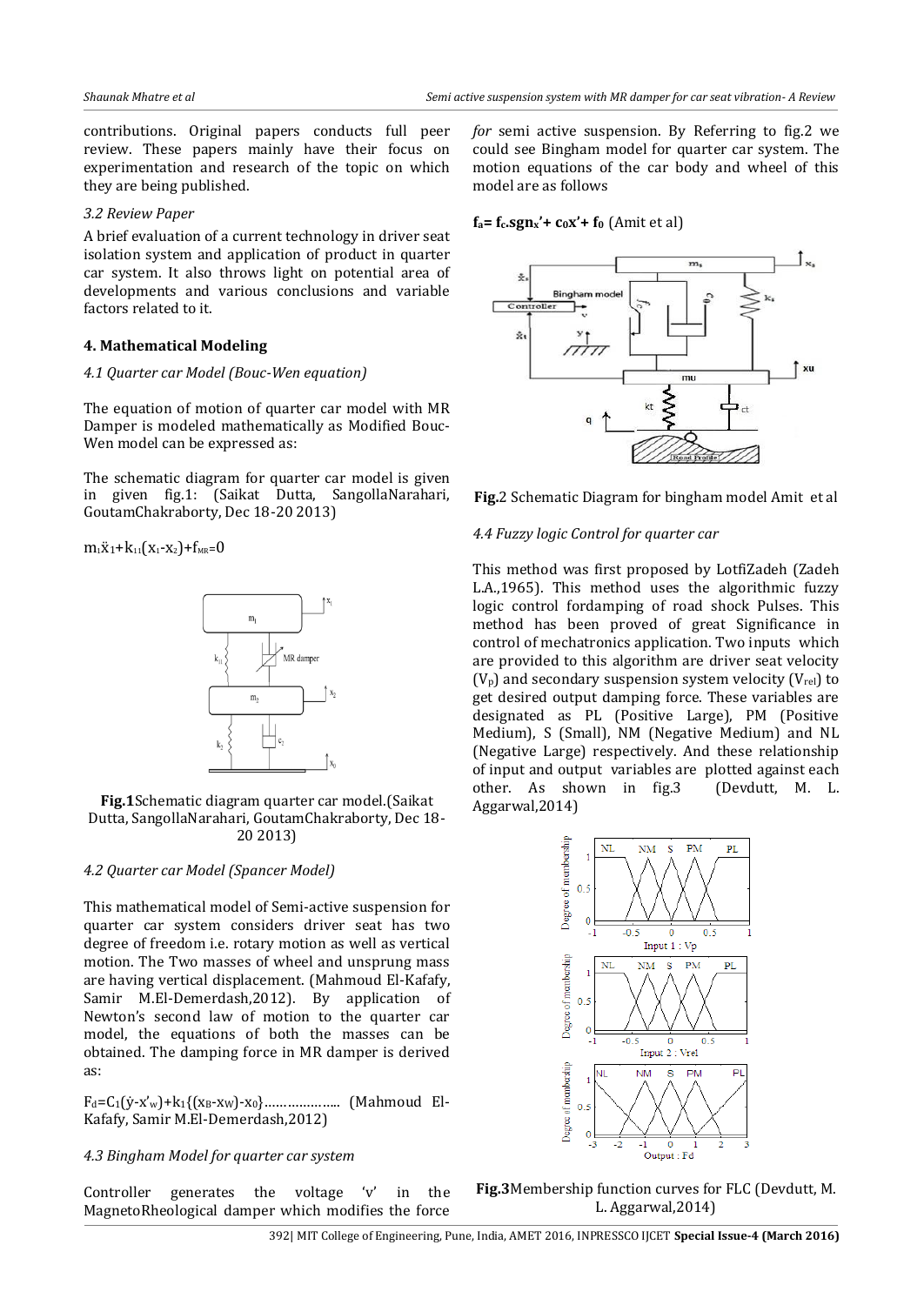## *4.5 4DOF model (4 degree of freedom)*

To design a fully efficient seat suspension system for quarter car model, wholly knowledge of actual actuator is essential. Consider a quarter car model system as shown in fig.4As vehicle is moved along a bumped road, shocks are transmitted through tires, axle & primary suspension of vehicle. This filters major portion of road shocks. Remaining portion of shock is available as input to seat suspension. If seats are just bolted to the body of the vehicle a quarter car seat isolation model can be added to the system.(Mark G. Malvoki,June 2000).



**Fig.4** Quarter car model

Resulting 4DOF system is shown in fig.5 this introduces two additional degrees of freedom to consider effect of seat cushioning and primary suspension of the vehicle (Nishimura,H., Okumura,Y.and Shimodaira, S.2002).



#### **Fig.5** 4DOF Model

The analysis may either be done by considering rigid seat without cushioning for weight reduction requirement. Thus vertical model serves well in determining vehicle forces and damping forces. The notations for vertical positions are given by  $x<sub>h</sub>$  for the human passenger,  $x_f$  for the seat frame,  $x_{veh}$  for the vehicle (sprung mass) and xwh for the wheels and anxle (unsprung mass). Thus equation can be written in the state space according to following equation. (Mark G. Malvoki,June 2000)

 $\dot{x} = F_x + G_u$  $y = H_x + j_u$ 

Where x= State vecrot

| u= Control vector      |
|------------------------|
| y= Output vector       |
| F= State matrix        |
| G= Input matrix        |
| H= Output matrix       |
| J= Feed forward Matrix |
|                        |
|                        |

## *4.5 Sky-Hook control for semi active suspension*

Xubin Song (Xubin Song,2009) designed cost effective skyhook control for driver seat semi-active suspension applications. In skyhook controlthere are two sensors adapted to measure sprung mass acceleration and relative displacement. A change observed is made by eliminating one sensor rather than using two.

Comparison between active and passive control system can be clearly seen from following fig.6



**Fig.6.1**Comparisons of Bounce acceleration



**Fig6.2**Comparisons of Pitch acceleration

In automobile industry, both cost and reliability are of big concern. They are primary objectives for every design. It is engineer's duty and challenge to him to develop more cost-Effective control algorithms but maintain a high quality for production. (Xubin Song,2009)

## **Conclusions**

Ride comfort is very important as far as well being of vehicle operator is concern. Thus a lot of efforts are being taken to increase ride comfort. Ride comfort is directly related to seat mountings, thus efforts are